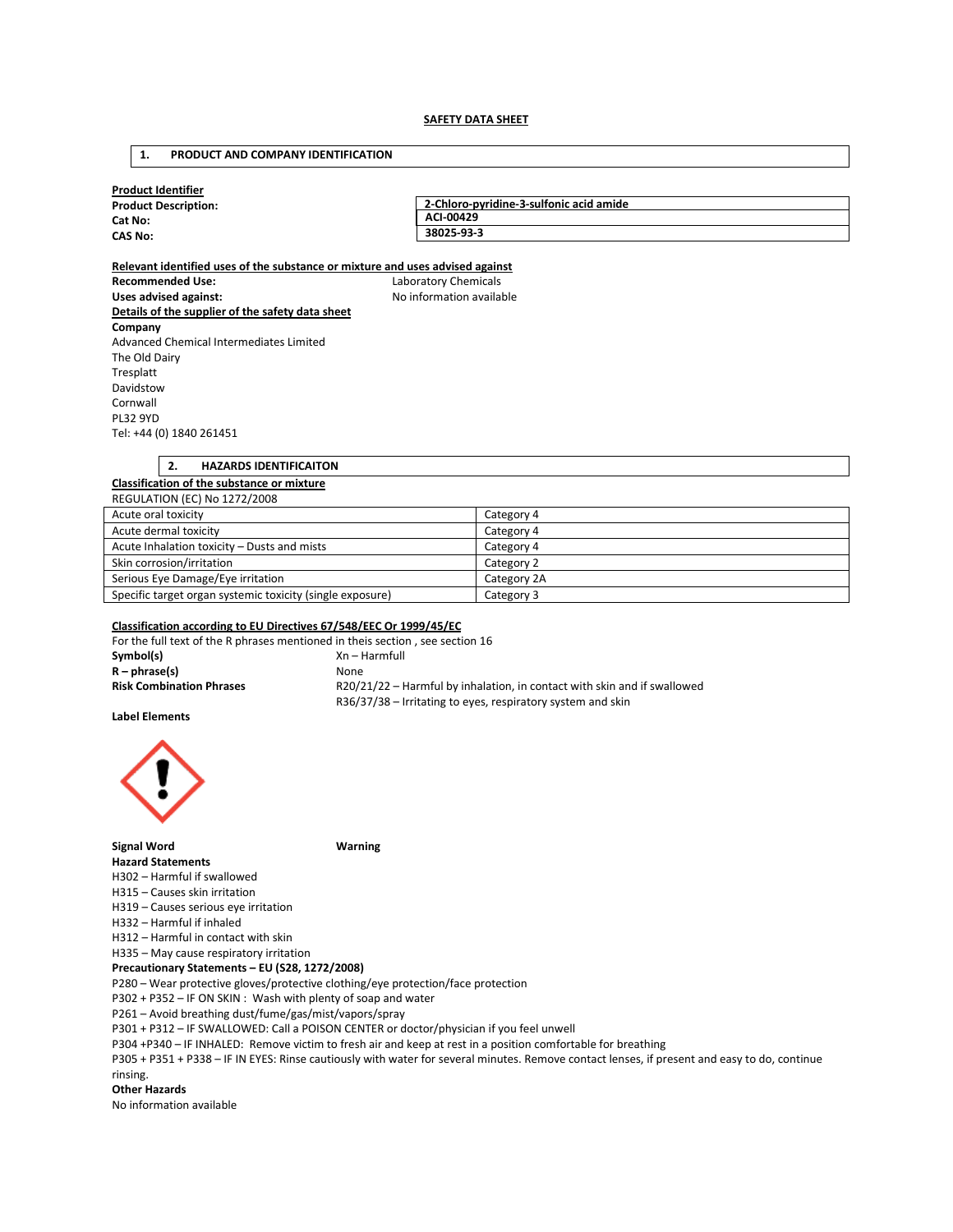## **3. COMPOSITION/INFORMATION ON INGREDIENTS**

**EC No:** 

**Component 2-Chloro-pyridine-3-sulfonic acid amide CAS No: 38025-93-3** 

|                                          | 4. | <b>FIRST AID MEASURES</b>                                                                                                                                         |  |  |  |  |
|------------------------------------------|----|-------------------------------------------------------------------------------------------------------------------------------------------------------------------|--|--|--|--|
| <b>Description of first aid measures</b> |    |                                                                                                                                                                   |  |  |  |  |
| <b>Eve Contact</b>                       |    | Rinse immediately with plenty of water, also under the eyelids, for at least 15 minutes, Obtain medical<br>attention                                              |  |  |  |  |
| <b>Skin Contact</b>                      |    | wash off immediately with soap and plenty of water removing all contaminated clothes and shoes, Obtain<br>medical attention                                       |  |  |  |  |
| Ingestion                                |    | Clean mouth with water, Obtain medical attention                                                                                                                  |  |  |  |  |
| <b>Inhalation</b>                        |    | Remove from exposure, lie down. Move to fresh air if breathing is difficult, give oxygen if not breathg, give<br>artificial respiration, Obtain medical attention |  |  |  |  |

**5. FIRE-FIGHTING MEASURES** 

**Extingquishing media**

**Suitable Extinguishing Media** 

Water spray Carbon dioxide (CO2) Dry chemical foam

**Extinguishing media which ust not be used for safety reasons** 

No information available

# **Special hazards arising from the substance or mixture**

Thermal decomposition can lead to release of irritating gases and vapours

#### **Advice for fire-fighters**

As in any fire, wear self-contained breathing apparatus pressure-demand, MSHA/NIOSH (approved or equivalent) and full protective gear.

## **6. ACCIDENTAL RELEASE MEASURES**

**Personal precautions, protective equipment and emergency procedures**

#### Ensure adequate ventilation

**Environmental precautions**

Prevent further leakage or spillage if safe to do so

**Methods and material for containment and cleaning up**

Sweep up or spillage and collect in suitable container for disposal. Use suitable absorbent if required. Do not let this chemical enter the environment

#### **7. HANDLING AND STORAGE**

**Precautions for Safe Handling**

Avoid contact with skin and eyes. Do not breath dust. Do not breath vapours or spray mist. Do not ingest

**Conditions for Safe Storage, including and incompatibilities**

Keep in a dry, cool and well-ventilated place. Keep container tightly closed.

|                                       |  | 8. EXPOSURE CONTROLS/PERSONAL PROTECTION |            |
|---------------------------------------|--|------------------------------------------|------------|
| <b>Control Parameters</b>             |  |                                          |            |
| <b>Exposure limits</b>                |  |                                          | Not applic |
| <b>Derived No Effect Level (DNEL)</b> |  |                                          | No inform  |
| (PNEC)                                |  | <b>Predicted No Effect Concentration</b> | No inform  |

**Not applicable No information available No information available** 

**Exposure Controls**

**Personal Protective Equipment** 

- **1. Eye protection Coggles**<br> **2. Hand protection Protection**
- **2. Hand protection 2.** Protective gloves
- 
- 

**Environmental Exposure Controls** 

**Engineering Measures** Ensure adequate ventilation, especially in confined areas. Ensure that eyewash stations and safety showers are close to workstation location.

**3. Skin and body protection** Wear appropriate protective gloves and clothing to prevent skin exposure **4. Respiratory protection** Follow the OSHA respirator regulations found in 29 CFR 1910.134 OR European Standard EN 149. Use a NIOSH/MSHA or European Standard EN 149 approved respirator if exposure limits are exceeded or if irritation or other symptoms are experienced.

**Hygiene Measures** Handle in accordance with good industrial hygiene practice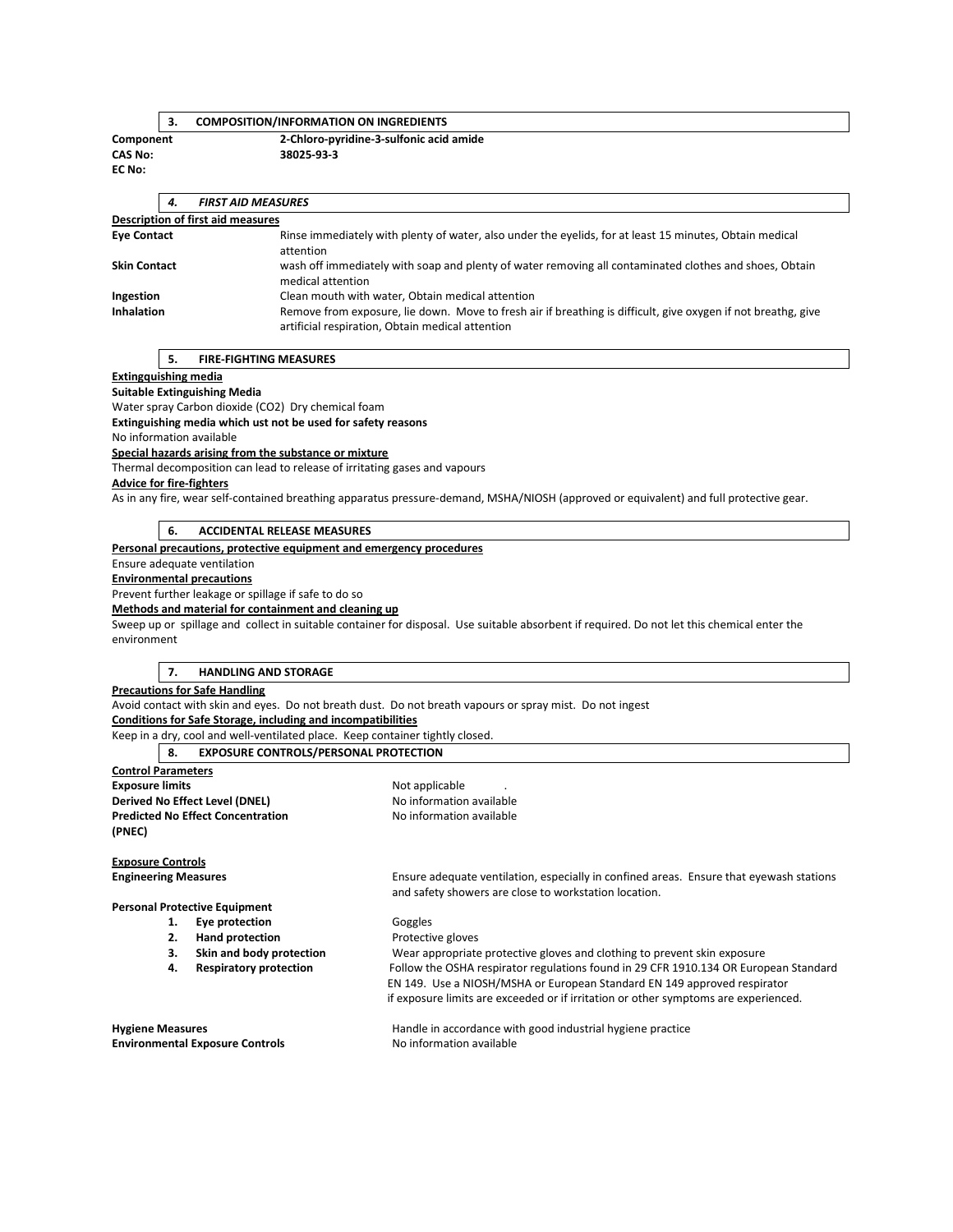## **9. PHYSICAL AND CHEMICAL PROPERTIES**

| <b>Physical State</b>      | SOLID             |
|----------------------------|-------------------|
| Appearance                 | <b>PINK SOLID</b> |
| <b>Boiling Point/Range</b> | -                 |
| <b>Melting Point/Range</b> | 178-182c          |
| <b>Flash Point</b>         | -                 |
| <b>Molecular Formula</b>   | C5H5ClN2O2S       |
| <b>Molecular Weight</b>    | 192.62            |
|                            |                   |

#### **10. STABILITY AND REACTIVITY**

# **Reactivity**

**Chemical Stability** Stable under normal conditions **Possibility of Hazardous Reactions** Hazardous Polymerization **No information available** Hazardous Reactions **No information available Conditions to Avoid** Incompatible products. Heat. **Incompatible Materials** Acids, bases, stong oxidizing agents, strong reducing agents, **Hazardous Decomposition Products** In combustion emits toxic fumes.

# **11. TOXICOLOGICAL INFORMATION Information on Toxicological Effects Acute Toxicity Product Information No acute toxicity information available for product Component Information Chronic Toxicity Carcinogenicity** There are no known carcinogenic chemicals in product **Sensitization Sensitization No information available Mutagenic Effects Mutagenic Effects No information available Reproductive Effects No information available Developmental Effects No information available Target Organs No. 2016 No. 2016 No. 2016 No. 2016 No. 2016 No. 2016 No. 2016 No. 2016 No. 2016 No. 2016 No. 2016 No. 2016 No. 2016 No. 2016 No. 2016 No. 2016 No. 2016 No. 2016 No. 201 Other Adverse Effects** The toxicological properties have not been fully investigated **Endocrine Disruptor Information None known 12. ECOLOGICAL INFORMATION Toxicity Eco-toxicity Effects Do not empty into drains Persistence and Degradability** 2002 2003 2004 No information available **Bio-accumulative Potential No information available No information available Mobility in Soil Mobility in Soil Other adverse effects No information available**

#### **13. DISPOSAL CONSIDERATIONS**

**Waste Treatment Methods**  Waste from Residues/Unsused Products **Dispose of in accordance with local regulations** 

**Contaminated Packaging The Containers should be taken for local recycling, recovery or waste** disposal

#### **14. TRANSPORT INFORMATION**

**IMDG/IMO** Not regulated **ADR** Not regulated **IATA** Not regulated